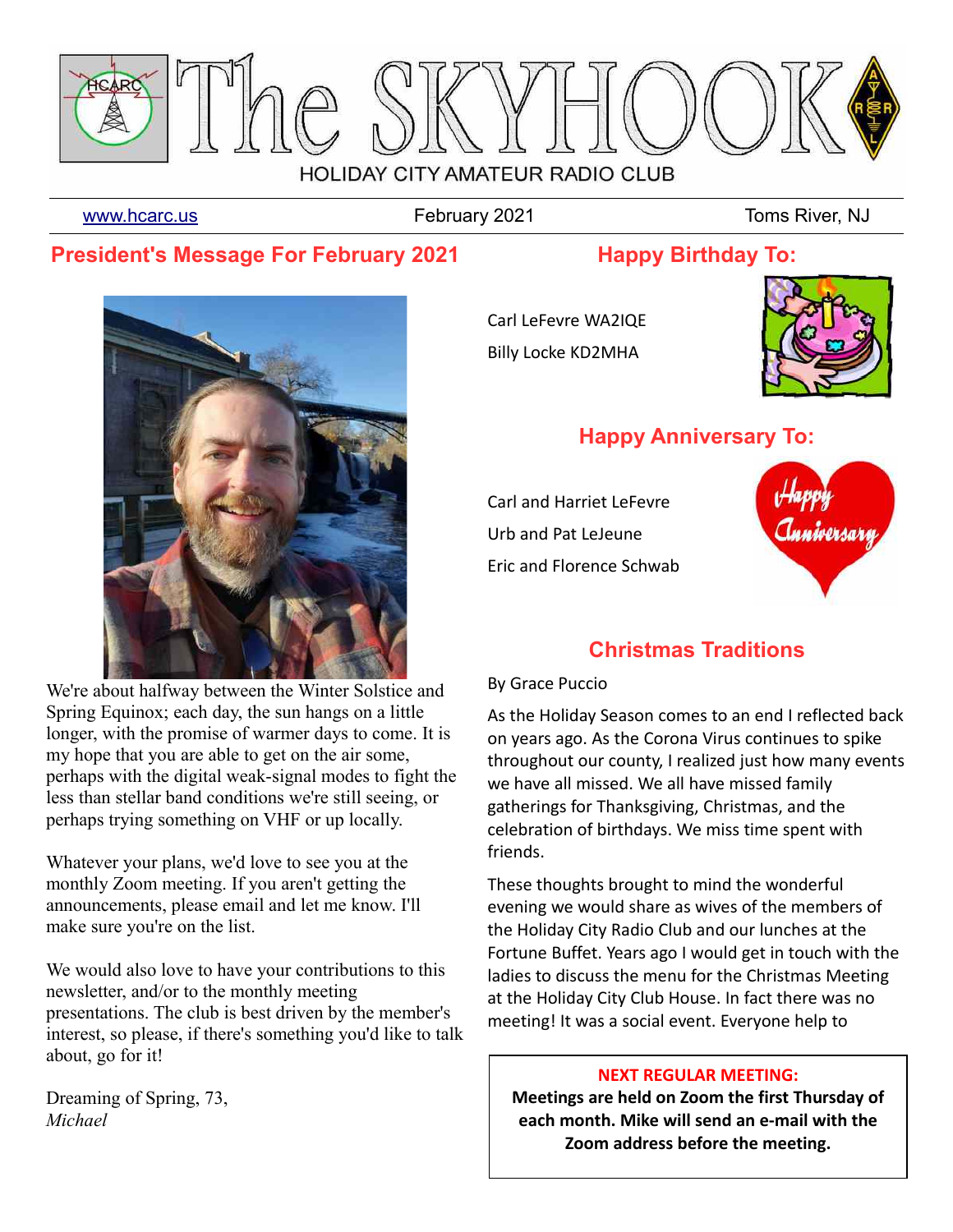provide a display of good foods for all to enjoy. We had appetizers, main dishes and desserts! The portions were bountiful and there was always food left over for people to take home.

The XYLs always sat together catching up on each other's lives. The Hams sat together enjoying radio talk! Every year Murray and Shirley would give the women beautiful crafted jewelry that they had made. John Hann in his festive red jacket would give out lottery tickets! The evening went by very quickly, and upon leaving we would all give a hug goodbye to each other.

The last few years our venue changed to having dinner in a restaurant. Seeing each other was always a special time, the meals were delicious. But personally for me I missed being able to move around and talk with everyone. The get together was less personal. But that's only my opinion.

As soon as we can gather again, I think we should have a celebration with the Hams and XYL's in the Clubhouse. We need the socialization and begin the start of making new memories.

Happy New Year.

Grace Puccio XYL of Larry Puccio K2QDY!!

*After almost 60 years of marriage I know some Ham Lingo!!*

## **Ham Radio Beacons**

#### by Larry Puccio, K2QDY

If you are a DX advocate you are certainly interested in wanting to know if a specific part of the world is workable. Some Hams are interested in working distant stations because they are working toward ARRL Certificates such as DXCC which translates to a Ham that has worked 100 different countries. At this time there are Hams that are on the DX Honor Roll for having worked more than 300 countries. Some Hams are trying to work the different countries on the various bands.

In order to do this, there are conditions that must be taken into consideration. These include the routes of propagation for the day, the amount of sunspots, and what time of day it is in the distant country. One

method of determining who's on is to listen to the DX Packet. However it is sometimes better to see if you can hear a station in that part of the world that you are interested in contacting. You may not see spots for a specific country on the DX Packet but if you could somehow hear a transmission from that country or that part of the world then you might have a chance to call CQ for that country and someone there might hear you. An old proverb states clearly "If you don't hear them you can't work them."

So where do I listen to hear these Beacons? The first place to look for the Ham Beacons is on the North California DX Foundation web site (www.ncdxf.org). There you will find a list of all the active Beacons around the world. There are 18 Beacons throughout the world. Once you have reached the NCDXF web site click on "Beacons" then click on "Beacon Locations." This page will tell you all the Beacons and their locations. The Beacons transmit on 14.000, 18.110, 21.150, 24.930 and 28.200 MHZ. At the bottom of this page, click "Beacon Transmission and Schedule." On this page you will find the Beacons that are active at this time and the frequencies they are transmitting on. *This is a moving table and is updated every 10 Seconds*.

#### Sample Table

Which beacon am I hearing right now?

| Freq   |               | Beacon Location |  |  |  |
|--------|---------------|-----------------|--|--|--|
|        | 4.100 4U1UN 4 | New York        |  |  |  |
| 18.110 | YV5B          | Venezuela       |  |  |  |
| 21.150 | OA4B          | Peru            |  |  |  |
|        | 24.930 LU4AA  | Argentina       |  |  |  |
| 28.200 | CS3B          | Madeira         |  |  |  |

Next turn on your receiver/transceiver and listen to one of the active Beacon frequencies. Most times I would be listening to the 20 Meter Beacon on 14.100 MHZ.

Have fun and see how many Beacons you can hear and what time of day they come through.

| 73    |  |
|-------|--|
| Larry |  |
| K2QDY |  |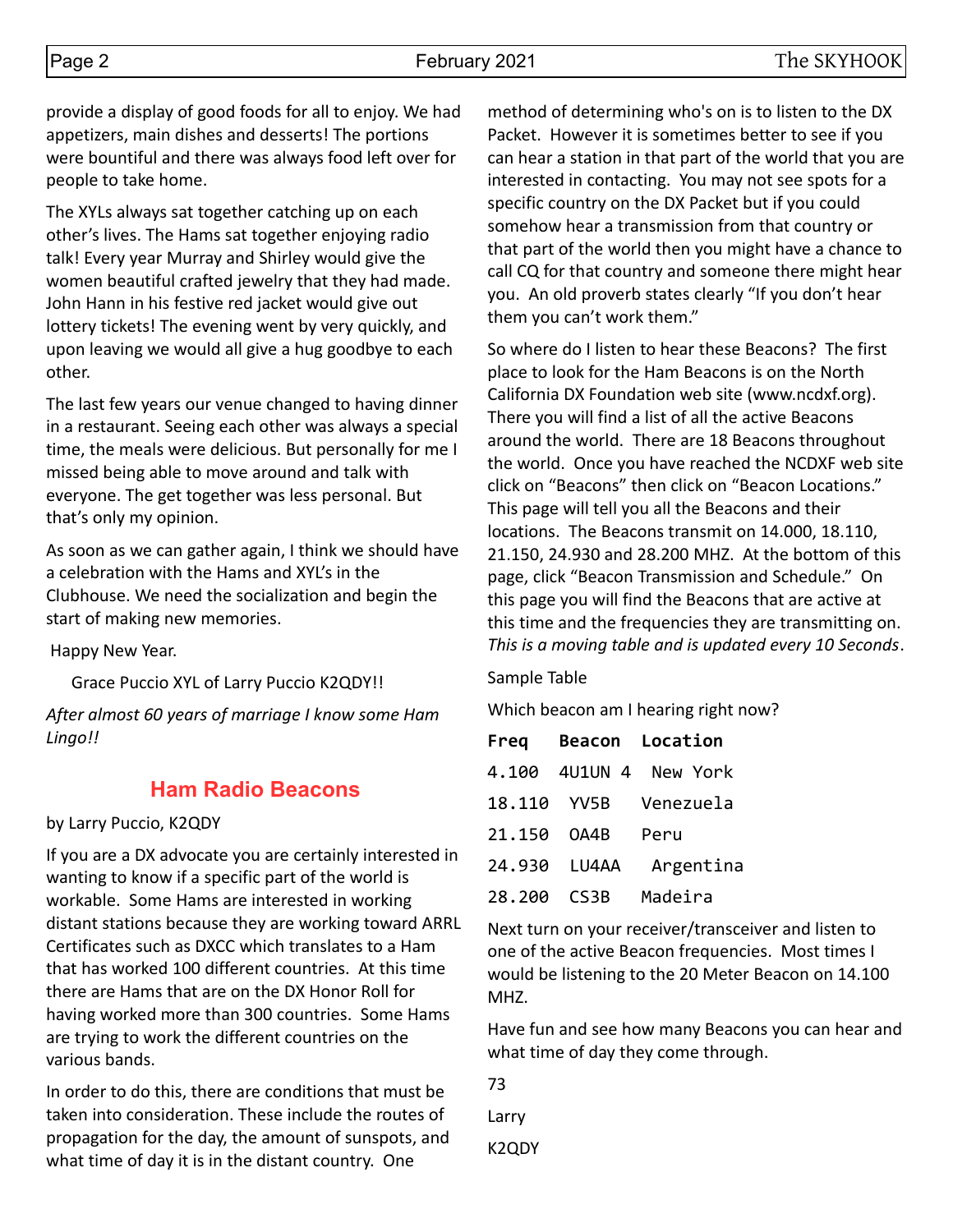# **Larry Puccio K2QDY Worked:**

| <b>DATE</b> | <b>TIME</b> | <b>FREQ</b> | MODE CALL |             | <b>ENTITY</b>         |
|-------------|-------------|-------------|-----------|-------------|-----------------------|
| 12/20/2020  | 23:56       | 7.007       | <b>CW</b> | HA50V       | Hungary               |
| 12/21/2020  | 01:28       | 7.015       | <b>CW</b> | FY5FY       | French Guiana         |
| 12/22/2020  | 01:05       | 7.013       | <b>CW</b> | OK1XV       | <b>Czech Republic</b> |
| 12/22/2020  | 01:12       | 7.012       | <b>CW</b> | EI9JF       | Ireland               |
| 12/26/2020  | 17:42       | 14.019      | <b>CW</b> | HP/W1VE     | Panama                |
| 12/30/2020  | 22:24       | 7.012       | <b>CW</b> | <b>S57C</b> | Slovenia              |
| 12/30/2020  | 22:33       | 7.009       | <b>CW</b> | F6ARC       | France                |
| 12/30/2020  | 22:41       | 7.003       | <b>CW</b> | <b>S57V</b> | Slovenia              |
| 12/30/2020  | 22:52       | 7.010       | <b>CW</b> | LZ5DB       | Bulgaria              |
| 12/30/2020  | 23:47       | 7.006       | <b>CW</b> | EA5IUY      | Spain                 |
| 12/31/2020  | 17:34       | 14.010      | <b>CW</b> | EA2KV       | Spain                 |
| 01/01/2021  | 21:18       | 7.008       | <b>CW</b> | E71A        | Bosnia-Herzegovina    |
| 01/01/2021  | 21:21       | 7.008       | <b>CW</b> | SP8HZZ      | Poland                |
| 01/01/2021  | 21:28       | 7.011       | <b>CW</b> | IZ3NYG      | Italy                 |
| 01/01/2021  | 21:32       | 7.008       | <b>CW</b> | E71A        | Bosnia-Herzegovina    |
| 01/01/2021  | 21:38       | 7.007       | <b>CW</b> | RU4SO       | European Russia       |
| 01/02/2021  | 14:43       | 14.029      | <b>CW</b> | F5IN        | France                |
| 01/02/2021  | 14:47       | 14.029      | <b>CW</b> | 9A2AJ       | Croatia               |
| 01/02/2021  | 14:53       | 14.029      | <b>CW</b> | 9A5AX       | Croatia               |
| 01/02/2021  | 14:55       | 14.012      | <b>CW</b> | HA8UT       | Hungary               |
| 01/02/2021  | 15:06       | 14.007      | <b>CW</b> | EW7LO       | <b>Belarus</b>        |
| 01/02/2021  | 15:11       | 14.010      | <b>CW</b> | SO0MORSE    | Poland (Morse b'day)  |
| 01/02/2021  | 15:17       | 14.019      | <b>CW</b> | IZ4ZZB      | Italy                 |
| 01/02/2021  | 15:19       | 14.028      | <b>CW</b> | DL5YM       | Germany, Fed Rep of   |
| 01/03/2021  | 22:44       | 7.018       | <b>CW</b> | IZ8EJP      | Italy                 |
| 01/04/2021  | 22:37       | 7.014       | <b>CW</b> | HA50V       | Hungary               |
| 01/12/2021  | 23:45       | 7.014       | <b>CW</b> | CT3MD       | Madeira Is.           |
| 01/18/2021  | 00:05       | 7.011       | <b>CW</b> | DK9PY       | Germany, Fed Rep of   |
| 01/18/2021  | 20:52       | 10.103      | <b>CW</b> | <b>S57V</b> | Slovenia              |
| 01/18/2021  | 20:55       | 10.107      | <b>CW</b> | VK5KI       | Australia             |
| 01/20/2021  | 22:31       | 7.004       | <b>CW</b> | YU7QF       | Serbia                |

# **Ocean County ARES® News**

February 2021

On January 19th, 2021 Ocean County ARES VE Team held a session at the Ocean County EOC. We had 10 people taking exams. Six people earned their Technician license and a seventh earned a Technician and General Class license. One Technician operator upgraded to Extra class and another Technician upgraded to General Class. Lastly, one Technician operator failed to upgrade to General.

Thanks to VE examiners N2XW, KD2FFR and WB2ALJ and Lead VE, N2LD. Finally, thank you to K2PSG for securing the area of the EOC for our testing. Congratulations to all who earned a new license and supported our VE program.

The next meeting of Ocean County ARES will be a Zoom meeting on February 17th at 7:00 PM. Meeting info will be sent out on groups.io a day or two before the meeting. All ARES operators are urged to try and

## attend.

I was recently asked about essential tools for the ARES operator and which one is most important. While all of our tools in Emcomm are important, I urge operators, especially if you are new, to learn the phonetic alphabet and use it when on the air. The alphabet is most commonly misused on HF when you hear JAPAN instead of JULIETT and many others.

http://www.arrl.org/files/file/Youth/Phonetic *[no break]* %20Alphabet.pdf

Another important physical tool for the ARES operator is the simple dummy load. How many times have you heard operators keying up a repeater for no other reason to test their transceiver? If you listen on HF you

## *[Article continued on next page]*

#### **CLUB COMMITTEES**

| <u>Refreshments:</u><br>Webmaster: |                    | Marge KD2LNT pearl1122@comcast.net<br>Steve N2WLH N2WLH@yahoo.com |
|------------------------------------|--------------------|-------------------------------------------------------------------|
| Programs:                          | (open)             |                                                                   |
| Sunshine:                          | (open)             |                                                                   |
| Field Day:                         | Larry <b>K2QDY</b> | 732-349-2950                                                      |
| <b>VE Sessions:</b>                | Larry <b>K2QDY</b> | 732-349-2950                                                      |
| Membership:                        | Doug <b>KC2TZC</b> | 732-928-2316                                                      |
|                                    |                    |                                                                   |

#### **Holiday City Amateur Radio Club Toms River, New Jersey Web Site** [www.hcarc.us](http://www.hcarc.us/)

P**resident Mike Carson** [KC2OQF](mailto:kc2oqf@mike-carson.com) 917-830-4225 **Vice President Carl Lee** [W2PTZ](mailto:w2ptz@arrl.net) 732-575-7558 **Secretary John Perry** [KD2NDY](mailto:johntheforester@comcast.net) 732-349-2705 **Treasurer Larry Puccio** [K2QDY](mailto:lpuccio071@gmail.com) 732-349-2950 **Executive Board Doug Poray** [KC2TZC](mailto:dporay@optimum.net) 732-928-2316 **Executive Board John Roberts** [KQ4WR](mailto:kq4wr@arrl.net) 732-350-1162 **W2HC Trustee Larry Puccio** [K2QDY](mailto:lpuccio071@gmail.com) 732-349-2950

Membership is open to all interested persons. Ham license is not required. Dues are \$25.00 per year, payable Jan  $1<sup>st</sup>$ . Members joining during the year will have the dues prorated. Family membership \$30.00 per family.

----------------------------------------------------------

Meetings are normally held on the first Thursday of every month, at 7:00 pm, except in December.

Location: Meeting Room #1 in Holiday City South Clubhouse A. Directions: From either Route 37 W or Davenport Road, take Mule Road to Santiago Drive. Turn into the parking lot from Santiago Drive and park near the pool. Enter the building nearest the street corner..

The SKYHOOK is published monthly as the HCARC's official newsletter. Editor and Publisher:

John Roberts [KQ4WR](mailto:kq4wr@arrl.net) 7 Lincoln Ct. Whiting, NJ 08759-1505 e-mail [KQ4WR@arrl.net](mailto:KQ4WR@arrl.net) 732 350-1162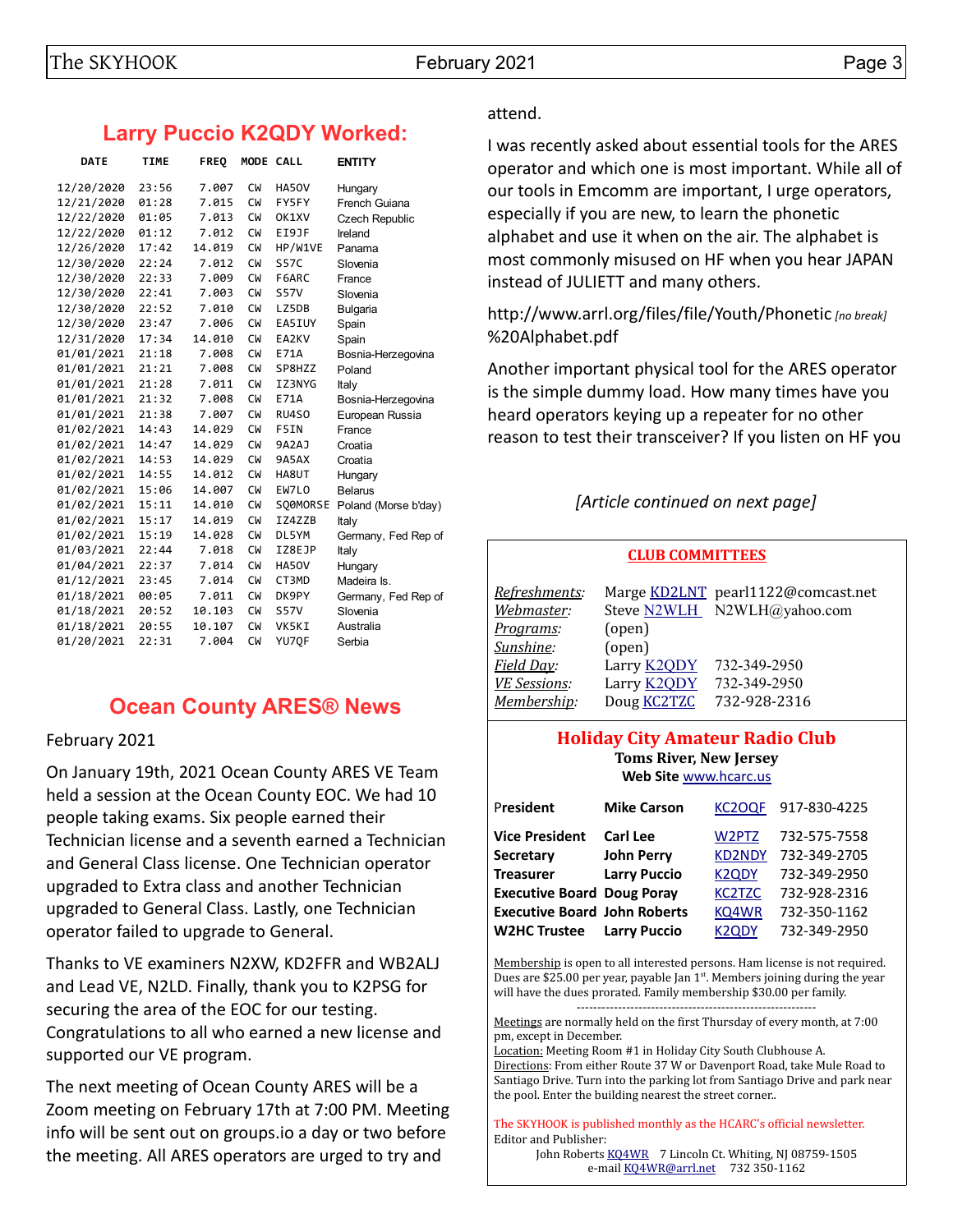will hear operators calling a repeated HELLO to test their audio and ALC response. It makes Amateur Radio sound like the abused CB frequencies. A simple 50 ohm dummy load allows an operator to check his gear and also monitor their output on a nearby HT or transceiver and not cause interference on the active bands. When testing an NBEMS setup, a dummy load allows you to monitor your signal before going live on a repeater or simplex frequency. Something to consider the next time you are making a wish list.

Before the end of January, the 145.170 MHz, WA2RES/R, will be located back at a permanent home after a long displacement due to painting of the Manchester Water Tank. No promises on how well it will perform, but the duplexer has been completely reworked, new coax cables, new hardline and new antenna. The repeater will be a Yaesu Fusion DR2X operating in the AUTO mode so you can use FM or C4FM. There is no link to WIRES and never will be. If you want to work the world via ham radio and Internet, pick another club.

73 de WX2NJ

Bob Murdock

Ocean County Amateur Radio Emergency Service® EC

## **Do You Need A Free Dental Mirror?**

A tool your dentist uses in your mouth has a nice "first surface" mirror that is easily scratched. Most dentists will give you a damaged one just for asking.

## **My Three-Tube Meissner Radio Kit**

#### By John Roberts, KQ4WR

When I was a young teenager, my parents presented me with a Meissner radio kit which included all the parts needed to build a very simple 3-tube radio. It was supposed to keep me busy while they went out shopping. Its instruction booklet must have been good, as I had it playing when they returned. There was no cabinet, but it did have a chassis, front panel, dial, and headphones.

All three tubes were type 76 triodes, which were considered obsolete even then, but I guess the Meissner company must have bought up a lot of them cheap. One tube, wired with grid and plate tied together to act as a diode, was used as a rectifier to supply 160 volts DC for the more active stages. The other tubes were used as the regenerative detector and audio amplifier.

The kit included two plug-in coils, one for the AM broadcsast band, the other for "short wave". There was about three feet of insulated wire to serve as an antenna. It had no volume control, but there was a regeneration control to adjust the amount of positive feedback. A pair of headphones served in place of a loudspeaker.

The 6.3 volt, 0.3 ampere heaters of the tubes were connected in series. Because there was no power transformer of any kind, something had to use up the remaining 100 volts (30 watts). That job was accomplished by asbestos-insulated resistance wire built into the six foot length of the line cord. The risk of fire and asbestos were not the only hazards. If you touched the chassis or antenna and anything grounded at the same time, you'd get a shock, and if you touched the headphone connector, you'd get an additional 160 volts DC.

That was many years before OSHA.

## **Ham Radio's Windfall**

#### By Stan Stafiej, KB2PD

I came to ham radio, as did many older hams before me, via short wave radio. Back a couple of solar cycles ago, before the advent of satellites, the Internet, and cellular phone, listening to Voice of America, BBC, Deutsche Welle and Radio Moscow broadcasts during the Cold War was an exciting time of wonderment.

By scanning the medium wave bands it did not take long for me to discover that there were other activities populating these radios. People were actually having conversations with other people, not just passively listening to what was being aired. By doing so, I accidentally discovered the hams (although I did not know they were called that) and amateur radio, and wanted to be part of this new marvel.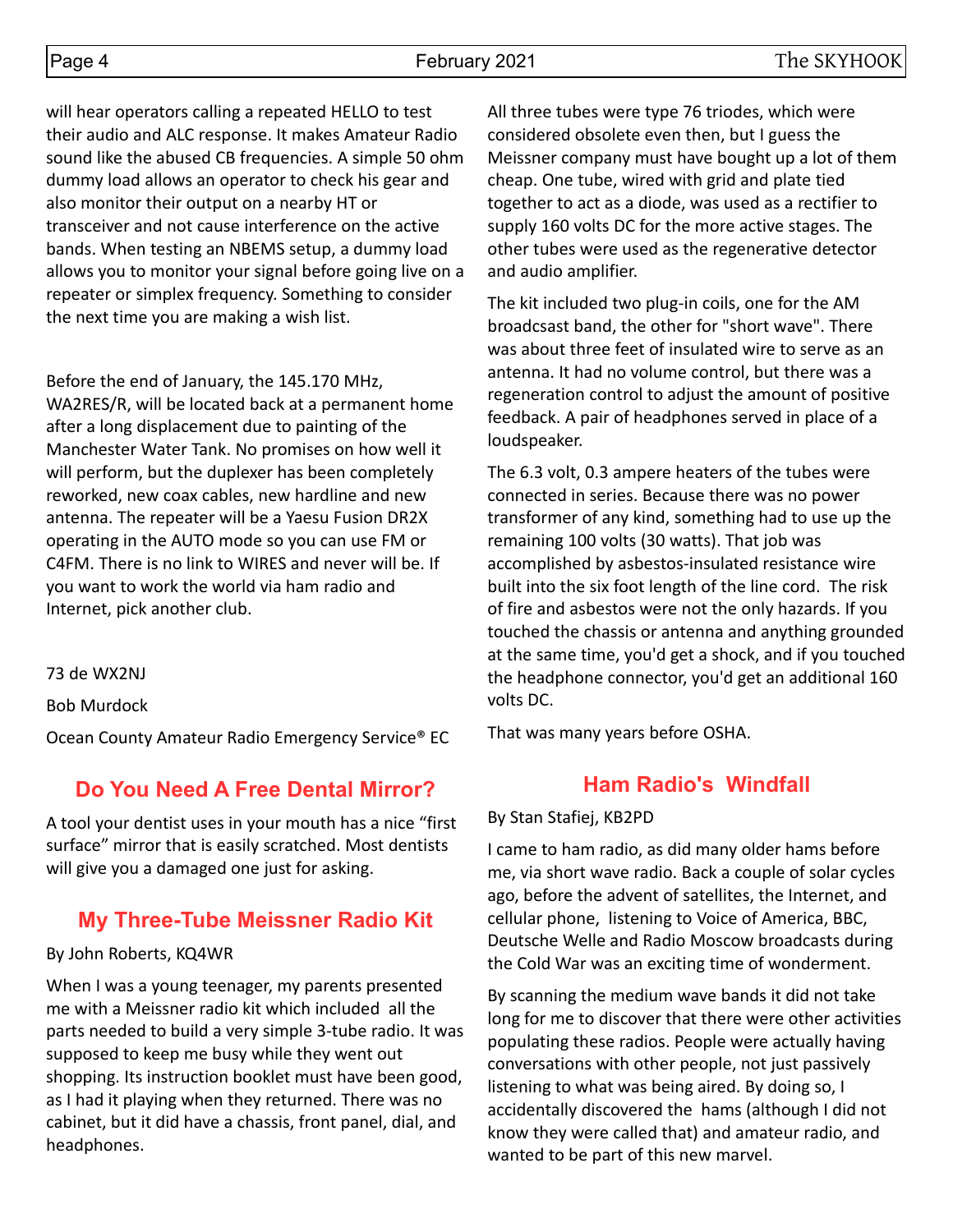### The SKYHOOK February 2021 February 2021

Amateur radio has always offered a wide range of involvement opportunities to its participants especially in today's high tech world. A look at the publications offered by the ARRL attests to satisfying almost any interest of the newcomer. My niche in ham radio has been DX'ing because it coincided with other interests I had.

I had studied French in high school and German in college and was brought up in a family that spoke Polish. The possibility of using these bare-boned languages with native speakers was one of the allures of dx'ing. Maybe practice would make perfect. This easy route of learning the cultures of foreign lands, their geographies, their customs was a no brainer for me. I was hooked.

In the good old days (a couple of cycles ago) the 20m band was open day and night. My custom was to operate mornings before going to work. While it was day time here it was night time somewhere else in the world. For me that "other" place was New Zealand and Australia. Over the course of several months a number of hams from these countries adopted the same pattern of operating (band, mode and time) and we conversed daily for well over a year. As a result we developed a warm Kiwi/Aussie camaraderie. Stan ZL2RK lived in Wellington, New Zealand; John VK5LV and Bill VK5ASW called Adelaide, South Australia home; Frank VK2DWE in Cootamundra, and Cal VK2ECN in Sydney, both New South Wales.

Well, what's this all leading up to ? Tune in next month.

## **Southern NJ Section News**

February 2021

#### by [Tom Preiser N2XW](mailto:n2xw@arrl.org) SNJ Section Manager

As many of you may have heard the FCC has issued a statement regarding the use of Amateur Radio to commit crimes. Here is a synopsis of what they said:

The Bureau has become aware of discussions on social media platforms suggesting that certain radio services regulated by the Commission may be an alternative to social media platforms for groups to communicate and

coordinate future activities. The Bureau recognizes that these services can be used for a wide range of permitted purposes, including speech that is protected under the First Amendment of the U.S. Constitution. Amateur and Personal Radio Services, however, may not be used to commit or facilitate crimes.

At the same time the ARRL has issued a statement on the purpose of Amateur Radio:

#### *ARRL on the Purpose of Amateur Radio*

*For over 100 years amateur radio and ARRL — the National Association for Amateur Radio® — have stood for the development of the science and art of communications, public service, and the enhancement of international goodwill. Amateur Radio's long history and service to the public has solidified the well-earned reputation that "Amateur Radio saves lives."*

*Amateur Radio Operators, due to their history of public service, their training, and the requirement that they be licensed by the FCC have earned their status as a component of critical communications infrastructure and as a reliable resource "when all else fails."*

*Amateur Radio is about development of communications and responsible public service. Its misuse is inconsistent with its history of service and its statutory charter. ARRL does not support its misuse for purposes inconsistent with these values and purposes.*

These statements were in response to the incidents that occurred in the Capital on January  $6<sup>th</sup>$ .

#### **HamCation QSO Party Set**

Orlando HamCation has announced it will sponsor the HamCation QSO Party over the February 13-14 weekend (UTC), "to create a fun way for amateurs to celebrate the Orlando HamCation experience over the air." The HamCation QSO Party will be a 12-hour event on HamCation weekend. HamCation 2021 was to host the ARRL National Convention, which now will take place in 2022.

"The QSO party will replicate the camaraderie and social experience of attending HamCation and provide a way to have fun on the radio, since HamCation 2021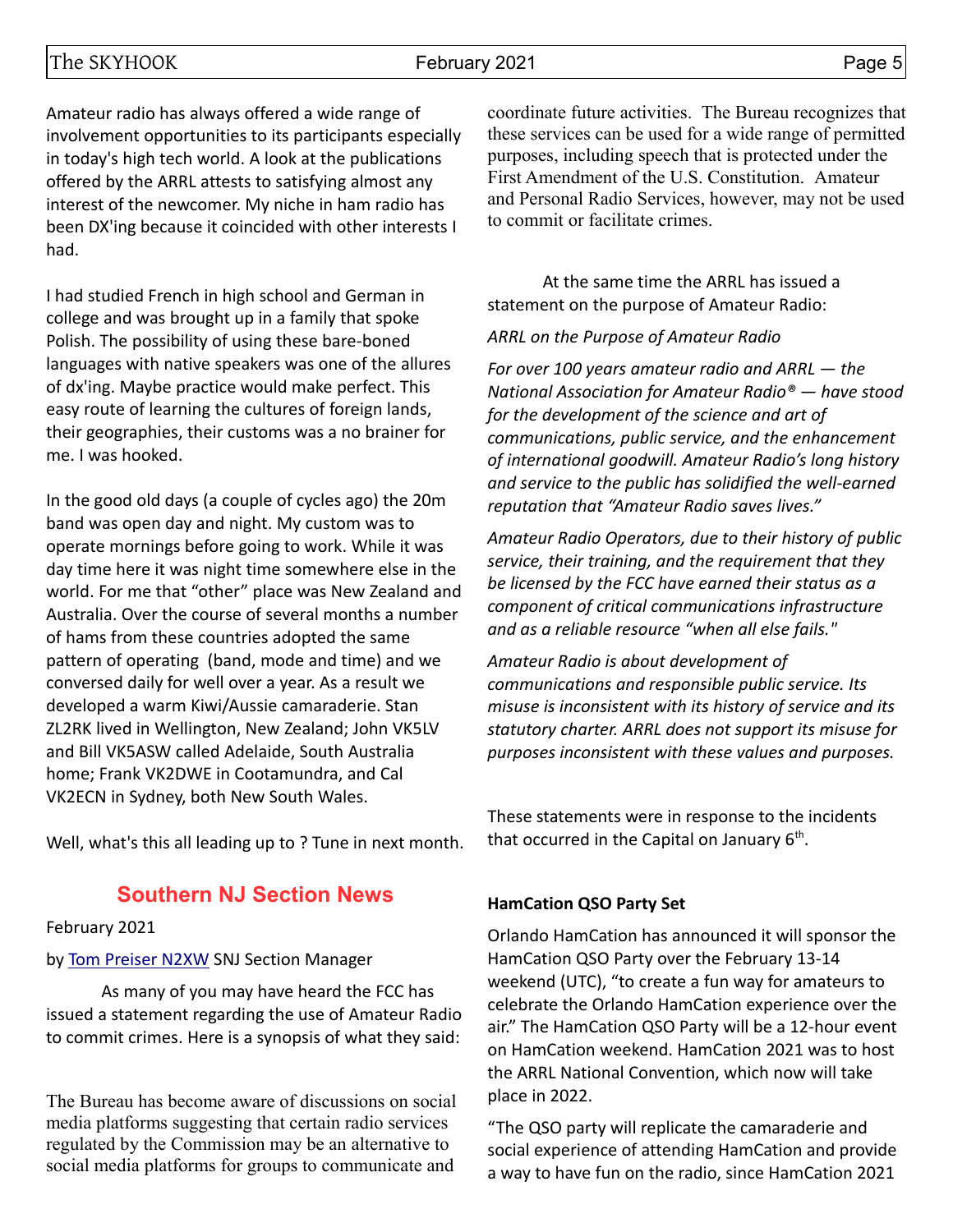will not be held due to COVID-19," the HamCation QSO Party Committee said. The HamCation QSO Party will run from 1500 UTC on February 13 until 0300 UTC on February 14. It will be a CW and SSB operating event on 80, 40, 20, 15, and 10 meters. Any station may work any other station. Check

<http://www.arrl.org/news/hamcation-qso-party-set>for more information.

### **QSO Today Virtual Ham Expo Returning in March**

The QSO Today Virtual Ham Expo will return March 13 - 14 for a full 48 hours, QSO Today host Eric Guth, 4Z1UG/WA6IGR, announced. Guth said the inaugural QSO Today Expo last August attracted more than 16,000 attendees, and he anticipates that the March 2021 event will be even more successful. Check out [http://www.arrl.org/news/qso-today-virtual-ham](http://www.arrl.org/news/qso-today-virtual-ham-expo-returning-in-march)[expo-returning-in-march](http://www.arrl.org/news/qso-today-virtual-ham-expo-returning-in-march) for more information.

Remember to support the SNJ Traffic Net every night at 8:00 PM on the Waterford Works Repeater 147.345 PL. 127.3. Anyone interested in helping out Steve KB2RTZ on the net please contact him during the net.

The "7235 Friendly Net" Congratulations to all the Friendlies that made this Net a success over the past 5 years. This net as a place for All Licensed Amateurs to have a place to stop by every morning grab a Cup of Coffee and QSO with their fellow Amateurs.

 The Friendly Net has been a tremendous success with many Hams joining in from all over the Eastern USA and Canada. Thanks to all the Stations that keep it rolling! Please continue to enjoy this Great Net!

Congratulations to all of the award winners of the SJRA awards this year! For additional information regarding SJRA Awards please see their website www.sjra.org

Al, N3AVT—VE Team Member Appreciation Award Frank, AA2AW—Harry W. Densham Award

Bob, KE2D—E. Miles Brown Award

Art, N2CPR—Gordon Kressel Award

Logan & Elle—SJRA Youth Award Holden, KD2JPV—Webmaster Award

## **FCC Proposes Ham License Fee**

The FCC intends to charge \$35 (the original proposal was \$50) for ".. a new license application, a special temporary authority (STA) request, a rule waiver request, a license renewal application, and a vanity call sign application. All fees are per application. Administrative updates, such as a change of mailing or email address, are exempt." (from ARRL Letter for January 7, 2021.)

## **Astronauts Chat By Ham Radio**

There's a very nice, but rather long article, about ARISS on the Internet. It's at:

[https://www.phys.org/news/2020-12-earthlings](https://www.phys.org/news/2020-12-earthlings-astronauts%20chat%20ham%20radiio.html)[astronauts-chat-ham-radio.html](https://www.phys.org/news/2020-12-earthlings-astronauts%20chat%20ham%20radiio.html)

The article is titled:

"Earthlings and astronauts chat away, via ham radio" by Samantha Masunaga, and there are copies of it on other websites as well, in case you can't find the original.

Check it out.

# **Origin Of The SK Prosign (...-.-)**

In amateur radio Morse code, the End-Of-Message prosign is "...-.-" ("didlydahdidah") which is 'S' (...) and 'K' (-.-) run together as a single character.

In Western Union 92 Code, "30" meant "No more - the end" or "Finish" since 1859, so newspaper articles submitted to the editor by telegram usually ended with "30", to indicate the end of the article.

In the now-obsolete American Morse Code, a three was "...-." and a zero was a very long "-".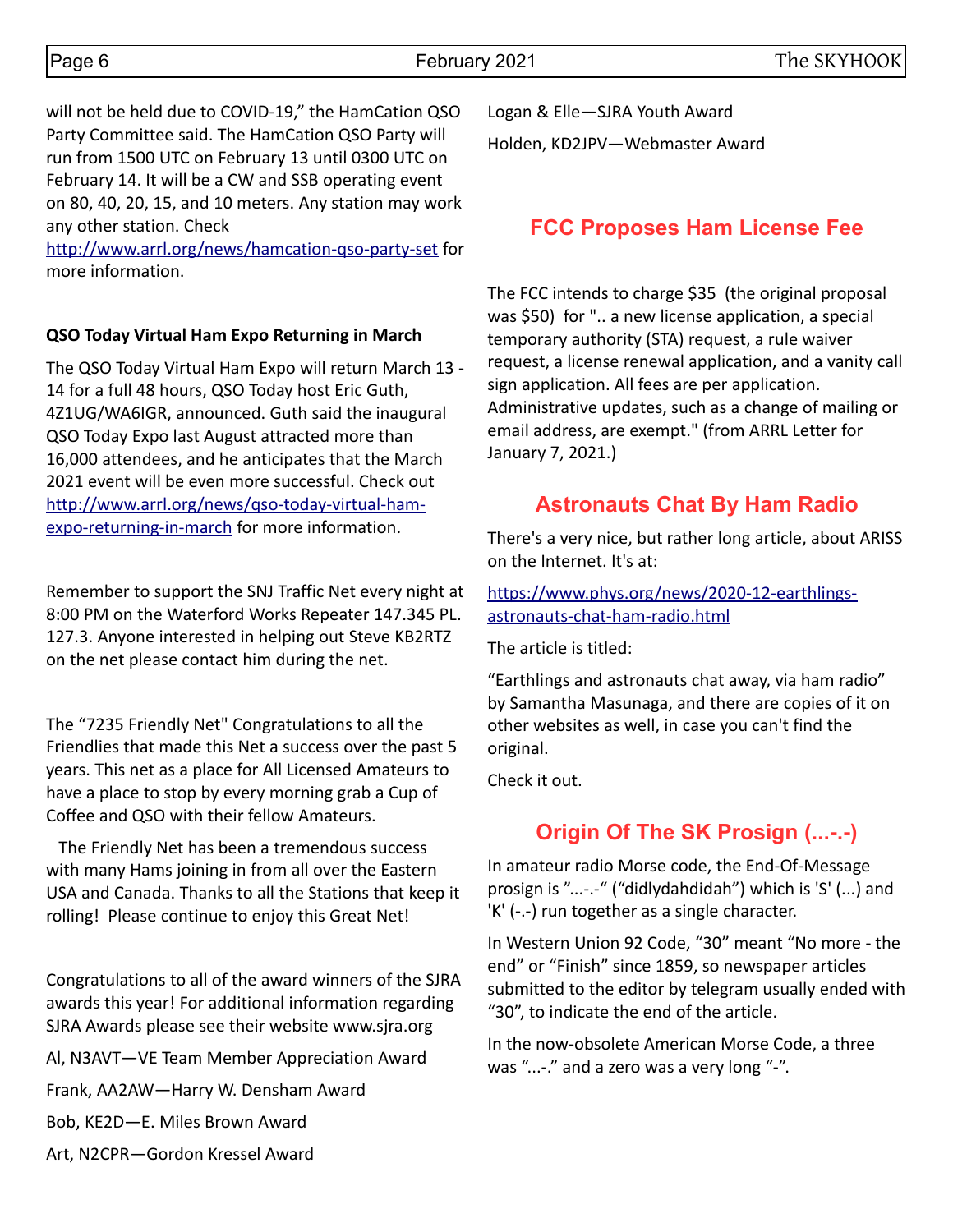## Some DX Opportunities

In alphanumeric order of Callsign *Italics if over 6000 miles*

Mode codes:  $8 = JTS$ ,  $9 = JTS$ ,  $A = AM$ ,  $C = CW$ ,  $D = Digital$ ,  $E = EME$ ,  $J = JP4$ ,  $P = PSK31$ ,  $R = RTTY$ ,  $S = SSB$ ,  $T = SSTV$ .

Bands: "Low" usually means 160, 80 & 40m.

Many thanks to NG3K, Wikipedia, Google Maps, the ARRL, the RSGB, DXWorld, DXNews & QRZ.com for the data.

| <b>START</b> | <b>FINISH</b> | <b>ENTITY</b> | <b>CALLSIGN</b> | <b>IOTA</b> | <b>BANDS</b> | <b>MODES</b> | OSL via | LOC    |          |            | Miles Dir Info by |
|--------------|---------------|---------------|-----------------|-------------|--------------|--------------|---------|--------|----------|------------|-------------------|
| Feb 24       | Mar 02        | Monaco        | 3A              |             | 40-20m       | S D          | LoTW    | JN33ar | 4036     | <b>ENE</b> | <b>OPDX</b>       |
| Jan 07       | Feb 11 Niger  |               | 5UAIHM          |             | 40&20m       | C            | F4IHM   | JK13bm | 4906     | F.         | 425DXN            |
| Feb 11       | Feb 20        | Togo          | 5VDE            |             | 40-20m       | 8            | LoTW    | RK39hh | 6778     | WNW        | <b>TDDX</b>       |
| 2020         | Mar 01        | Jan Mayen     | JX2US           | EU-022      | $160 - 30m$  | C 8          | LoTW    | I050rx | 3095     | <b>NNE</b> | DXWorld           |
| Feb 15       | Feb 28        | Wake I        | KH <sub>9</sub> | $OC - 053$  | 80-10mk      | S.           | AL7JX   | RK39hh | 6777     | WNW        | TDDX              |
| Feb 27       | Mar 27        | Sint Maarten  | PJ7AA           | NA-105      | 80-10m       | $C$ S $8$    | LoTW    | FK881b | 1655 SSE |            | DXW.Net           |
| 2020         | 2022          | Corsica       | <b>TK4V00</b>   | EU-014      | $160 - 6m$   | C S          | DL8UW   | JN411r | 4168     | <b>ENE</b> | <b>DXNews</b>     |



## **Two February Contests**

The CQ WPX RTTY Contest is scheduled for 0000 UTC Feb 13 to 2359 UTC Feb 14. The rules can be found at:

#### <https://cqwpxrtty.com/rules.htm>

or by entering "WPX RTTY Contest Rules:097-RTTY Rules.qxd.qxd (cq-amateur-radio.com)"

The CW portion of the ARRL International DX Contest is

scheduled for 0000 UTC February 20 to 2359 UTC February 21. The rules can be found at:

<http://www.arrl.org/arrl-dx>